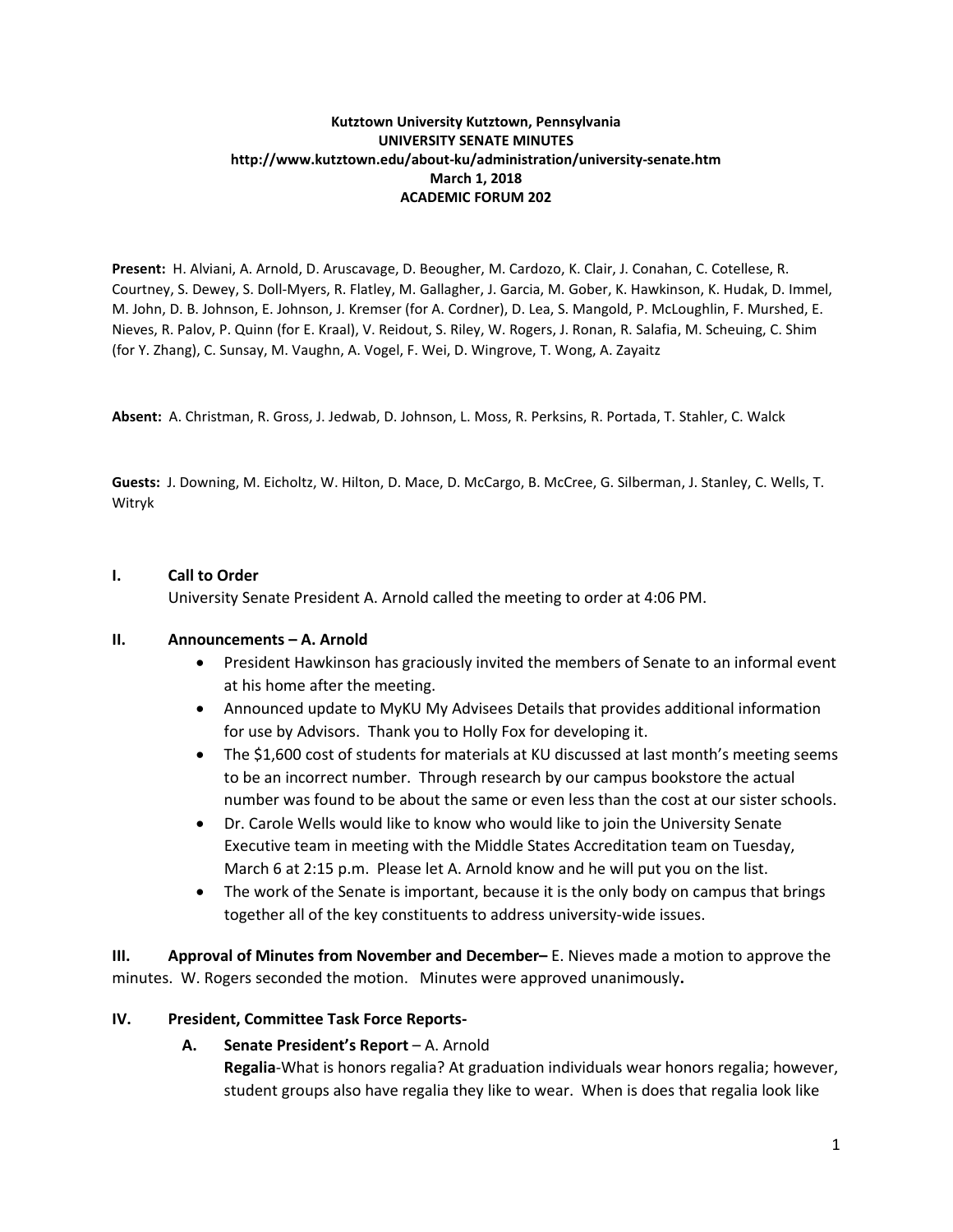honors regalia. When it is appropriate to wear regalia not related to honors. How do we want graduation to feel?

K. Hawkinson-This issue has come up frequently in the past. Do you want a dignified experience, a dignified ceremony that is memorable? His feeling is that it should be a dignified ceremony. An increasing number of organizations want to wear items of regalia simply because they are a member of an organization. We are trying to tighten up the policy by requiring permission to wear non-honors regalia. The update to the policy would automatically allow honors and military regalia and require other regalia to be approved by the Dean of Student's office.

### Questions:

Is the idea that we would not allow cords or marks that are non-academic? Should it not be explicit in the policy?

K. Hawkinson-Yes, it is stated in the policy.

R. Courtney-We need to be cognizant that some groups may feel greatly affected by the update in the policy.

K. Hawkinson-We are trying to nip this in the bud. We are informally saying no to exceptions; however, we are getting more and more organizations asking for exceptions. The policy does not currently say we have the right to say no and we need to tighten it up in case we are challenged.

Does designation remain that would allow officers of an honor society to wear something to show their office? What about military designations.

K. Hawkinson-We are not changing the policy, only adding to it. The military is already allowed to wear their uniform and something on their uniform.

S. Mangold-We suggests that we more clearly define the policy. For example, a tour guide is a paid position, not a student organization. There are students that may not have a high enough GPA's but they are valued members of a student organization. Those students should have the right to be recognized. We need to look at what a university recognized student organization is, perhaps defining it as an organization that is registered with Student Involvement through KUnited.

K. Hawkinson-There are quite a few organizations asking for special exceptions. Commencement is an academic event.

M. Gallagher-The largest group affected would be the Greek life community. She does agree; however, that commencement is an academic ceremony.

D. Mace-Enforcement would be the biggest issue. We must be very careful about what we are saying individuals cannot wear on their body that day.

H. Alviani-Most organizations have their own ceremony, banquet, etc. Where they are recognized.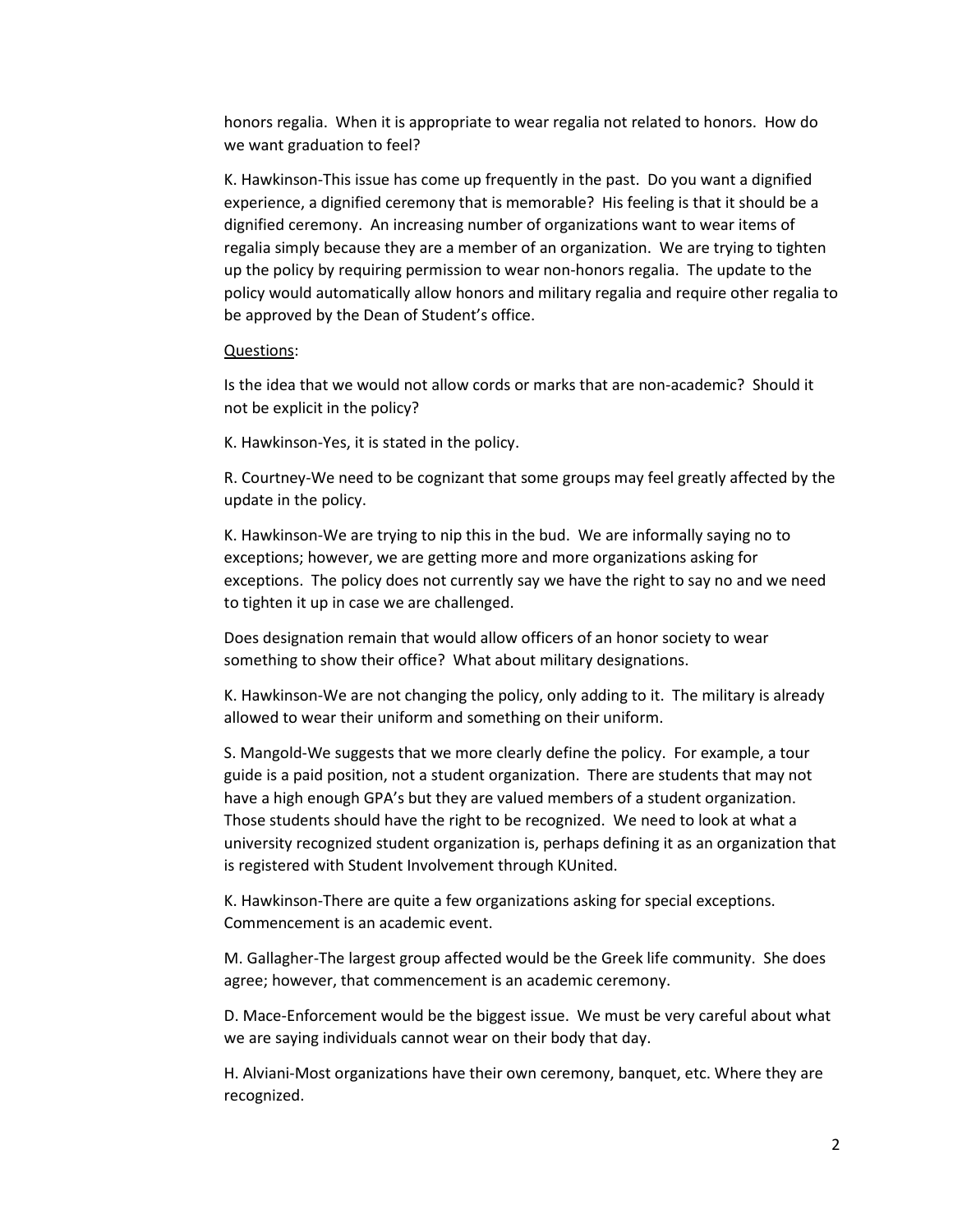A. Arnold asked for a motion alter the agenda to include ACA-086.

K. Clair made a motion to amend the agenda to include the consideration of ACA-086. Seconded by Tony Wong.

P. McLoughlin opposed the motion because there has not been enough time to discuss the change in policy with colleagues. A. Vogel also opposed the motion.

A. Arnold-Called upon S. Mangold to discuss that would happen if the consideration of ACA-086 were delayed.

S. Mangold-We can just not act on the requests. We need clarification as we have no idea what organizations were already approved in the past and we need to consider how we would enforce it.

T. Wong-Would be a good idea to come to a conclusion on the policy but it does take time. It would must easier to police at commencement if only academic or honor society regalia were allowed.

D. Johnson-Need a 2/3 vote to suspend the current agenda and address this policy immediately. Enforcement is not part of what Senate needs to address. Enforcement would be addressed by the administration. We are only discussing giving the President the power to restrict commencement regalia.

S. Mangold-There is currently a policy. If the changes in policy were not addressed, the administration would still be following the current guidelines.

E. Johnson-Perhaps before curtailing what groups are doing we should provide ways for academic distinction to be specifically recognized.

A. Arnold-Called for vote on motion to amend the agenda. By show of hands, majority opposed.

D. Mace will work with the President and cabinet to create a policy, which that Senate can vote on and approve. The next ASPC meeting is March 22 and it will be addressed at that time.

# **B. Senate Vice President's Report –** J. Ronan

Motion for Petritsa Chatzitziva to replace Peter Bond as Professional Staff representative on the Institutional Climate Committee for the next three months. Motion approved.

There were 114 respondents for Fall 2018 willingness. The appointments will be submitted at the next Senate meeting.

## **C. University President's Report –** K. Hawkinson

Members of Governor Wolf's cabinet will be on campus to host a town hall meeting on Thursday, April 26.

The interim chancellor will be visiting the campus on March 22 and will host a town hall meeting.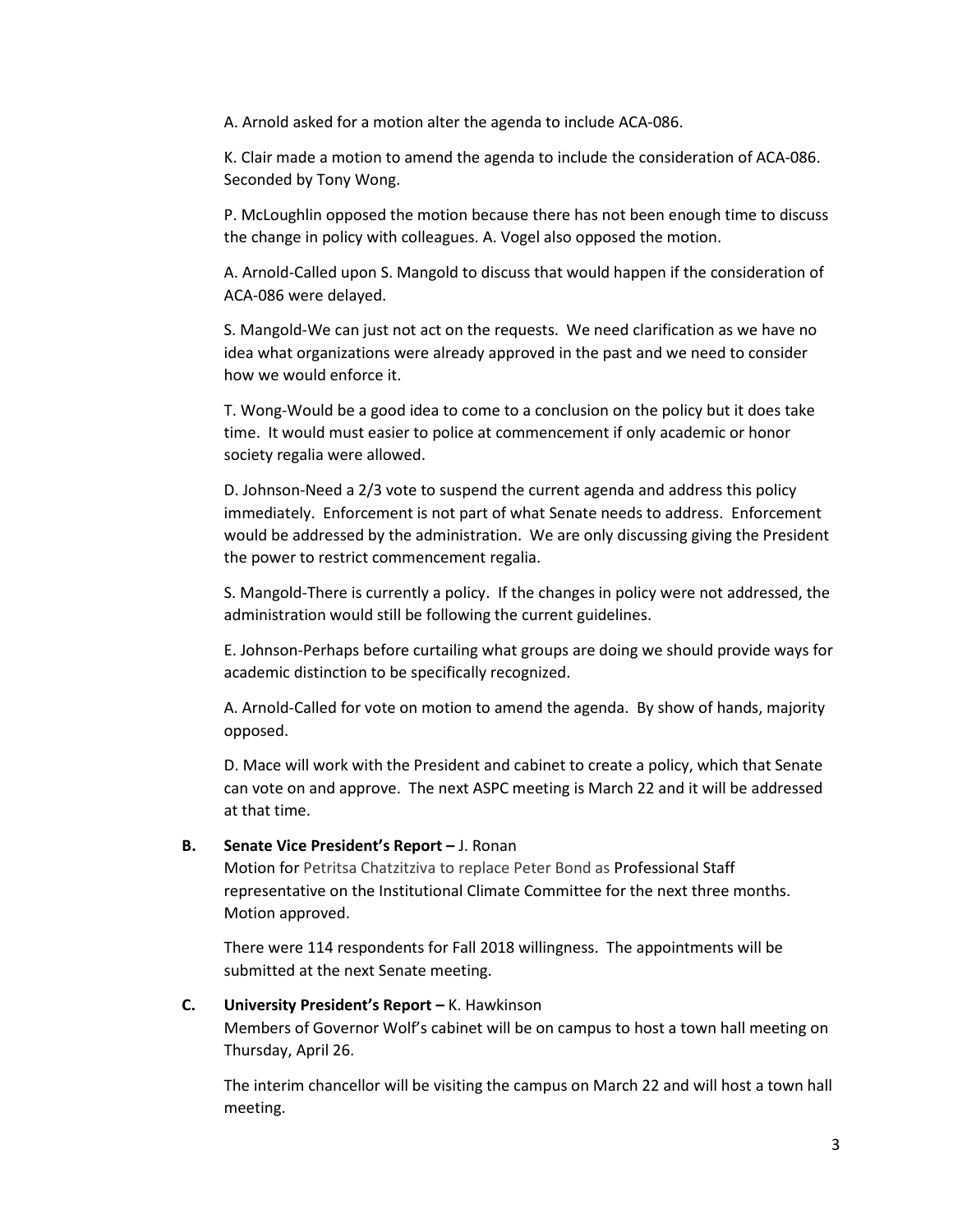The Council of Trustees will meet Thursday, March 8 in MSU 250, President's room. The open meetings are at 3 p.m.

The Middle States Accreditation team will be on campus March 4-7. Thanks to everyone who participated in the preparation for visit.

C. Wells invited everyone to participate by attending the exit report on Wednesday, March 7, at 12:30 p.m., in MSU 183.

K. Hawkinson attended House and Senate budget meetings last week in Harrisburg. We are hopeful the legislature will support the Governors' request for \$15 million in budget increases for PASSHE and perhaps additional funding.

Enrollment numbers seem promising. There are 8,082 already enrolled for the Fall 2018 semester. We project 9,285. Last year at this point, we had 7,398 and wound up with 8,601. We had 472 freshman deposits at this point last year. Right now, we have 739 deposits.

## **D. Student Government Board (SGB) Report-** M. Gallagher

**Rally at state capitol:** Last week 24 KU students attended a rally at the state capitol**.** M. Gallagher was a featured speaker. There were 14 legislative meetings setup.

**Adding a Standing Committee:** SGB is looking to add the Student Athletic Advisory Committee as a standing committee. This will require a 2/3 majority from students who cast a vote. Election will be conducted via KUnited and will conclude on March 13.

**Redistribution Policy for SGB:** This week the SGB voted on a redistribution policy to reevaluate the number of legislative seats. The seats are determined by the proportion of students from KU in each college. The College of Education lost one seat. The College of Visual and Performing Arts gained one seat. Seats are evaluated every two years.

**Elections:** The entire G. Board will be graduating this spring. There will be 33 seats open on SGB for the coming year.

# **V. Unfinished Business**

## **A. First week problem-** A. Arnold

Please take the bookstore memo back to your constituencies to discuss. Please post findings, ideas, etc. on D2L. Thirteen senators have reported on D2L so far. There is a lot of creative work happening.

## Discussion:

E. Johnson-Concerned about students not having access to financial aid until the third week. This affects not only books but things like food.

A. Zayaitz-Something to consider, we have many departments with multiple sections of a particular class. Consider that if a student needs to repeat a class they may need to purchase a different book.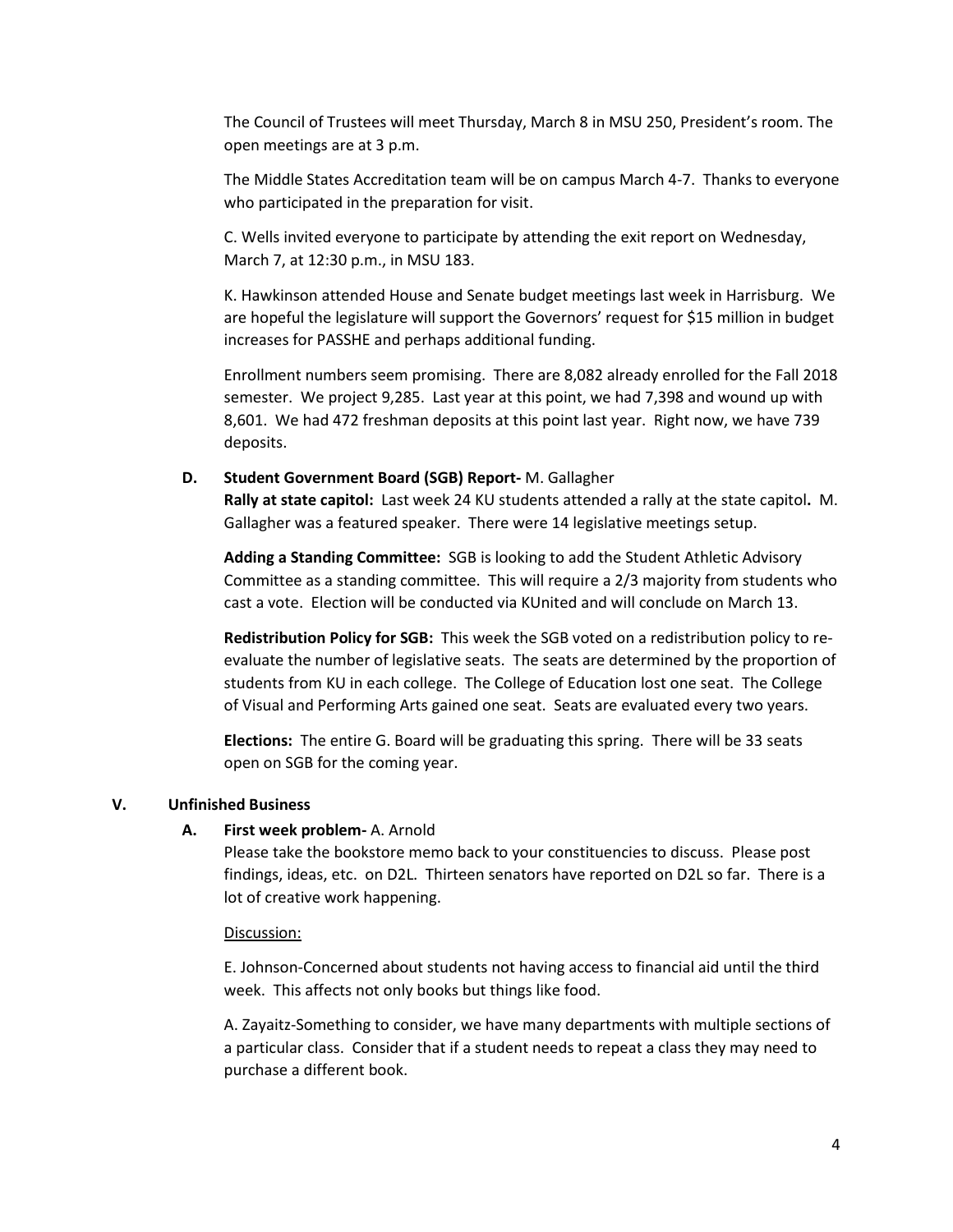B. Flatley-The library has been working on an OER page and there are individuals working on creating OERs. OER stands for Open Educational Resources. They are also working with the bookstore to create a specific bookstore OER webpage. The link will be sent out to everyone.

K. Clair wondered whether Kutztown has any book awards for low-income students.

B. McCree-There is a transfer book award of \$500 a year. There is also a bookstore account available that allows students to access their financial aid. The form is completely online and access is provided within 48 hours. Students can use up to \$750 for books and supplies. KUSSI also donates \$10,000 every year for students who do not have enough financial aid to purchase books.

A. Arnold-Why are students not buying the books?

M. Gallagher-Students often are not purchasing books because they have been burned in the past by buying books that were barely used in the classroom. Students use financial aid for other things such as rent, bills, and food.

J. Downing-Timely book adoptions have a major effect. They allow students to see the course costs as they are registering. Early book adoptions also provide the opportunity for the bookstore to investigate other options.

T. Wong-Brought up bookstore pricing discrepancies.

A. Arnold-Referred T. Wong to J. Downing for further discussion.

T. Wong-Can we do verification of attendance during the second week so students could get financial aid faster?

C. Shim-Could book adoptions be automatically forwarded to the library to see if the book is in the library and then send a request to the department to fund book acquisition if the book is not in the library collection.

#### **B. General Education Implementation**-M. Eicholtz and J. Stanley

Forty-two proposals went through the University Curriculum Committee for implementation in Fall 2018 and Spring 2019 and were approved. Two more proposals were submitted from LAS.

Information is on the General Education website.

In the fall, first day handouts will be collected within the first two weeks. CMP 100 was passed and is set to go for the fall. CMP 200 has been approved by the University Curriculum Committee and is still processing through the system.

We are taking the provisional list for Spring 2019. As soon as the list is firm, there will be a meeting with the instructors to make sure everyone starts off well. There will also be a two-day workshop regarding the first year experience for FYS course instructors. There will also be a FYS sharing community for faculty beginning in the fall.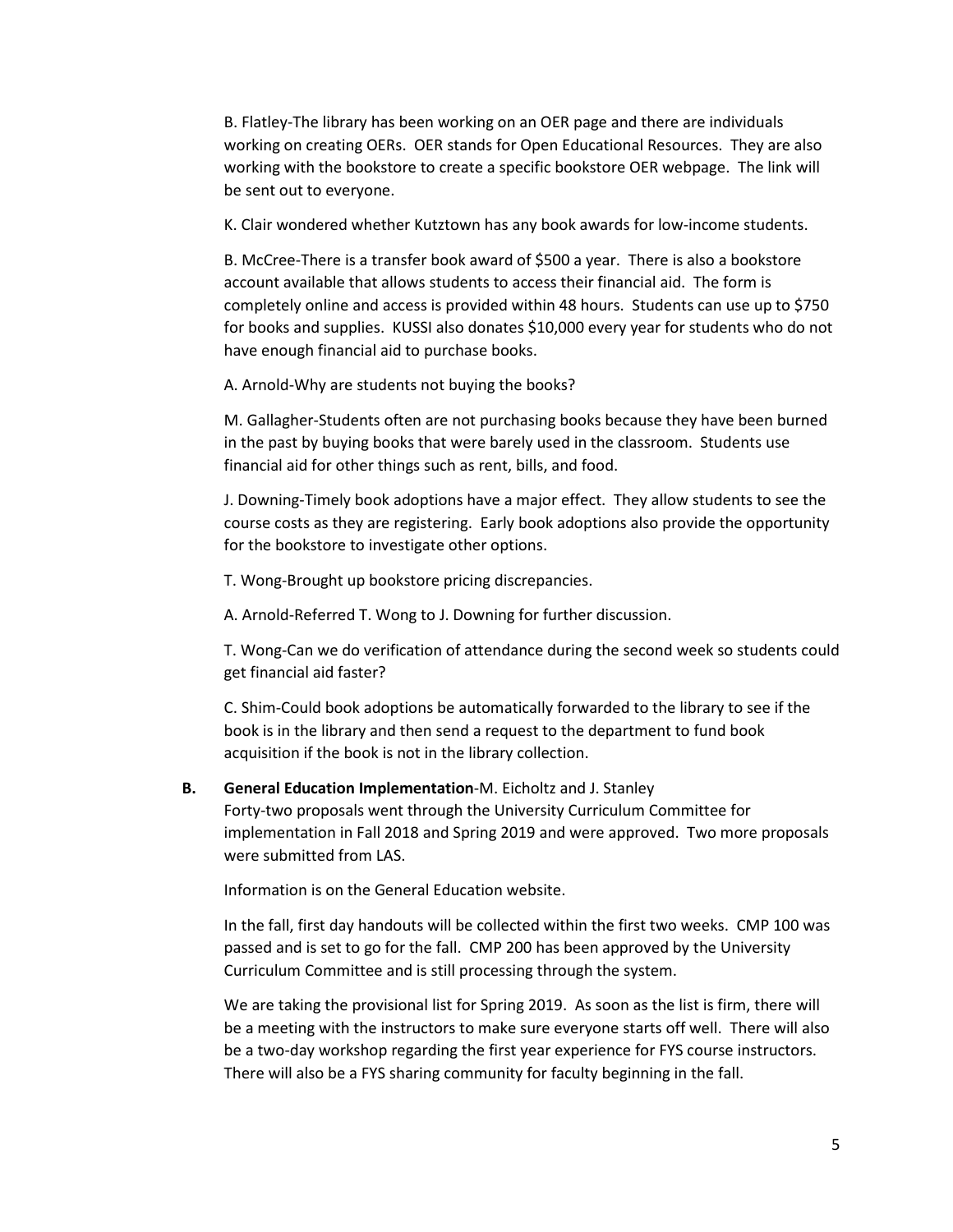The provisional list of courses will be used for the fall. For Spring 2019, new proposals will be reviewed, and decisions about provisional courses from the fall may be tweaked to insure that the courses fit into the correct category. After the spring semester, there will be a regular process for getting courses approved. The deadline is April 1 for next spring.

Departments are working on their check sheets. In Fall 2019, current students will be able to elect the new check sheet.

If transfer students bring in ENG 023 will it count for CMP100?

Will degree audits be changing?

T. Witryk-Check sheets are needed by the registrar prior to changing degree audits. Check sheets will be passed in April.

C. Cotellese-Will the freshmen have an option to choose which first year course seminar they want?

M. Eicholtz-Yes. Details are still be worked on. Chairs will receive the updated list.

D. B. Johnson-Will departments or the registrar be able to change individual course that have prerequisites of ENG 023 to CMP100 or will they need to be submitted.

A. Vogel-ENG 023 is not the same as CMP 100.

K. Clair-Upperclassmen will be able to switch to the new gen ed?

M. Eicholtz-They do not have to but it may provide them more opportunities and it may make it easier for them to complete degree.

### **C. Academic Honesty**-D. Mace

ACA-087 was created in spring 2017 to address graduate academic honesty. The undergraduate policy was then looked at as to whether undergraduates evaluate other undergraduates. Violations were also looked at. ACA-027 will be moved under academic affairs from student affairs. The policy is still being worked on but will be brought to Senate by the end of the semester

D. Wingrove-What was the reason for removing the undergraduate representative from the committee?

D. Mace-It was felt that faculty are best equipped to make the decision as students may be influenced by friends.

S. Mangold-Other boards, such as the University Conduct Board, do have students on them.

D. Mace-This would not affect behavioral issues. The policy will be placing academic issues under academic affairs and leaves behavioral issues under student affairs.